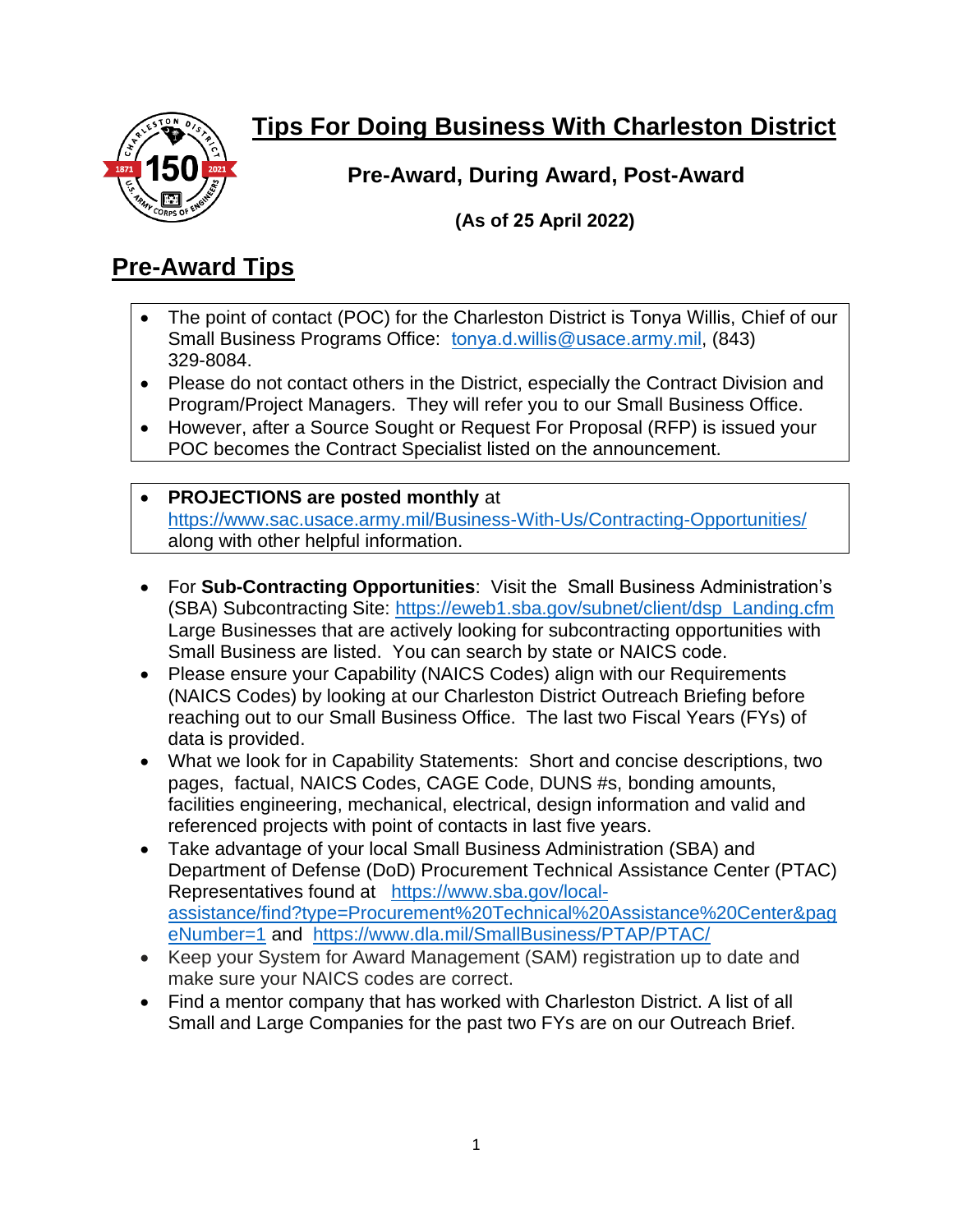#### **During Award Tips**

- ALWAYS read the solicitation (RFP), especially the scope and pre-award requirements. Many proposals cannot be technically accepted because required information was not submitted. It should be very clear what your proposal submission should look like. If it's not clear, ask. Each solicitation details a method for asking questions, use that method.
- Don't wait until a day or two before the proposal is due to ask questions.
- Double check your rates (based off base contract/SCA/Etc.)
- Submit backup pricing data with the proposal.
- Acknowledge all amendments.
- Proposal submission is electronic; therefore, Offerors should not wait until the last minute - this will allow for unexpected delays in the transmittal process. o FAR electronic submission requirements (5pm previous day)
- If there are any issues preventing the Contractor from adhering to the proposal date, to communicate that with Contracting Officer/Contracting Specialist
- Bring subcontractors to the site visit. We try to give offerors 7-10 days notice before a site visit so they can coordinate subs.
- If it is in the contract, we expect it to be provided. If it is not provided, then we will expect a credit. Ensure this gets resolved before award.

#### **Post Award Tips**

-

- If contractors are not familiar with using RMS, ask for help early and often! Or take some training, or both. YouTube has several instructional videos and Construction Quality Management training for Contractors required for CQCs working on USACE and NAVFAC projects has a session on RMS.
- Send in bonds and initial schedules in early because we want to kick off projects quickly.
- Partnering sessions form an informal are required on most of our projects. Tak advantage of those sessions to build communications chains to elevate concerns with USACE and the contractor. Strong relationships with clear, open communication is critical at all times. Getting commitments timely execution and decisions will help us both be successful! Silence leads to failure.
- If the COR or, the ACO or Construction Divisionis not being responsive and the contractor can't get a hold of people, contact the Contract Specialist or Contracting Officer! Use your issue elevation plan discussed in your Mutual Understanding and Partnering sessions to make sure issues are not stuck.
- Read the contract Division 01 specifications. There are staffing qualification, scheduling requirements and requirements specific to the project.
- Pay attention to access, occupied building requirements and security requirements for the contract.
- Read contract and follow specifications on design phase of design-build projects. We will be looking for Design Quality Control to have been completed on your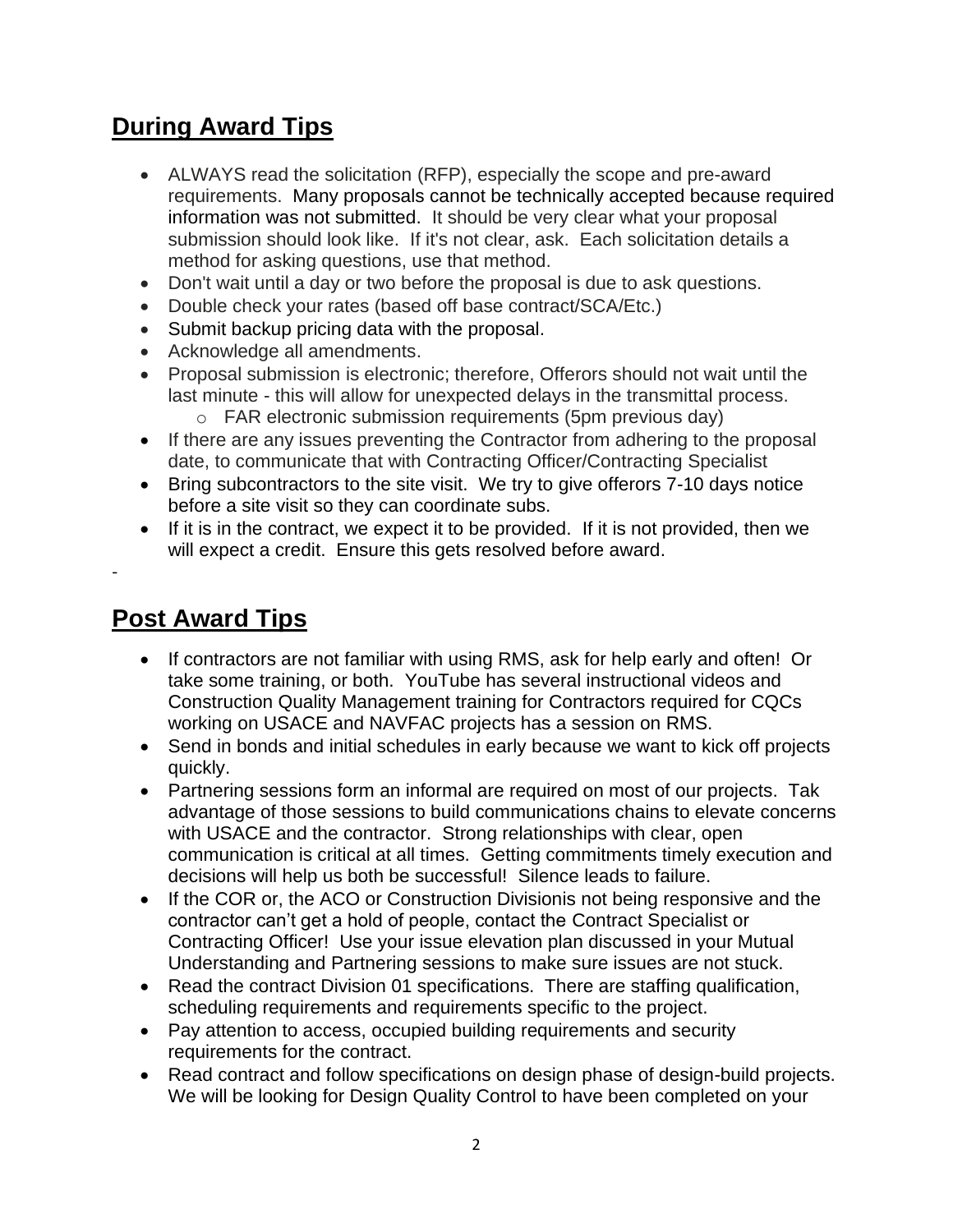designs and revisions. All submittals are required to be reviewed by the Contractor Quality Control Manager, not just signed and forwarded.

- On design-build, don't burn up your schedule in design due to poor design planning and resourcing.
- Provide contract/site specific QC, Safety and Environmental Plans, not generic.
- Have weekly Production Meetings and use them to identify risks, outstanding actions and upcoming phases of work.
- Understand the three Phases of Inspection in our Construction Quality Management requirements. Make sure your subcontractors understand that their participation is required in those meetings. Incomplete preparation for those efforts will cause you delay. Review RFIs, Submittals, features of work, quality expectations, Safety mitigation, etc.
- Review Subcontractor Submittals/Cost Proposals/RFI's thoroughly before submitting to the Government
- Period of Performance: Don't burn up your construction schedule preparing Pre-Construction Submittals or preparing Designs (under DesignBuild contracts). Push to get these submittals in early and get to work.
- Use RMS to its fullest; Dairies, Submittals, AHA's, 3 phase Inspections/meetings, weekly meetings, Contract Modifications, Certified Pay Apps, Closeouts, etc. Have some technologists assigned.
- After award but before kick-off, call ahead; learn the site, learn the customer, understand expectations; establish trust.
- ALWAYS look at period of performance and request additional days if needed (with justification).
- Never underestimate the government's ability to cause delay. DOCUMENT everything. Address any contract impacts proactively. Never assume a government delay will result in additional time without documenting the delay and the schedule impact.
- The Contracting Officer / Administrative Contracting Officer is the ONLY person that can change the terms of the contract.
- Know what your Liquidated Damages are and understand that they will be assessed if you do not complete on time.
- Prepare for very heavy administrative workload from submittals to payroll to safety.
- Your subcontractors are going to be routinely attending meetings they would not normally attend. Make sure your subs understand how to work for USACE.
- Scheduling. Make sure you understand how to submit and keep current your cost-loaded schedule in order to get paid in a timely manner.
- The government doesn't pay any percentage up front per the RFP. We can pay up to 90% of the material cost for material stored at the project site and verifiable by the field office. We only pay for the cost of the material, not any costs associated with labor or equipment.
- Safety. Have a copy and understand Engineering Manual-385, the USACE Safety Manual. This is the standard.